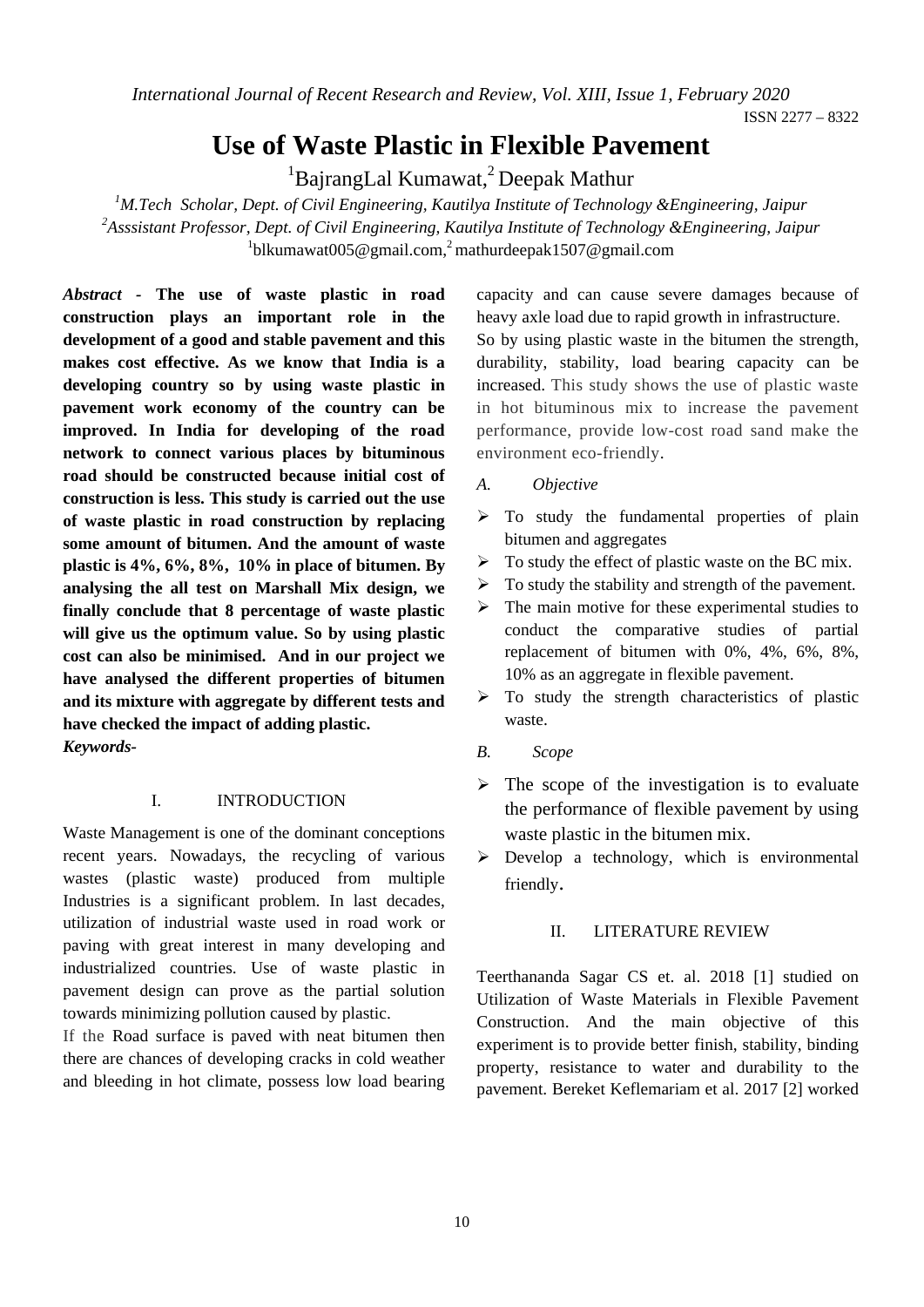on Reuse of waste plastic for flexible pavement construction. The main objective of this experimental investigation is to provide tools to evaluate and to improve the properties of pavement using waste plastic such that it may be more confidently employed in road work. V.Rushendrareddy et al. 2017 [3] used waste plastic in flexible pavements. Use of plastic in the road construction with the bitumen not only increases its life but also economically sound and environmentally friendly. Plastic wastes are used as a modifier of bitumen to improve some of the bitumen properties. Roads that are constructed using plastic called plastic roads. Performs better when compared to the typical bituminous road. It founds those roads which are not striping at the time of contact of water. Using of higher percentage if plastic decreases the usage of bitumen by 10%. It also increases the strength and performance of the road. Amit Tyagi et. al. 2016 [4] used plastic Waste in Construction of Flexible Pavement. This provides anInnovative Waste Management Idea. The plastic waste used in flexible pavement comprising of carry bags, polymers, cups etc. can be utilized for coating a over aggregate in pavement construction. R.A. Bondre et. al. 2015 [5] worked on the use of Plastic Waste Material in Flexible Pavements. Use of plastic waste with Bitumen in the pavement construction not only increases its life and smoothness but also makes it economically sound and environment friendly. It also increases the strength, stability, flexibility and performance of the road. Plastic increases the melting point of Bitumen and hence mixing can be done is better and easier way. The addition of plastic waste in road construction eliminates the shrinkage cracking of pavement surface.

## III. MATERIALS

The following materials are used in constructing the road surface courses are:

- 1. Aggregates
- 2. Bitumen

Along with these materials the plastic waste (Polyethylene) is used which considerable reduced the amount of bitumen content.

To make the impervious compacted mix, bitumen is added in adequate quantity and will have acceptable elastic properties.

The aggregates are classified as Coarse Aggregate (particles which are retained on 4.75 mm sieve), Fine Aggregate (particles which are passing through 4.75 mm sieve and retained on 75µ sieve) and Fillers (passing through .075 mm sieve).

# IV. MIXING OF PLASTIC

Dry process:-The stone aggregates are heated at  $170^{\circ}$ c temp. and mixed with hot bitumen (160 $^{\circ}$ C) and then the mix is used for road construction. When the shredded plastic is coated with aggregate, it improves the quality concerning voids, moisture absorption, and soundness. The coating of the plastic waste decreases the porosity and helps to improve the quality of the aggregate and performance in the flexible pavement.

Wet process: -In this process the bitumen is heated at temperature of 170°c and then the polymer wastes (plastic waste such as polyethylene and bottles) are mixed with heated bitumen. After this the mixed bitumen is stirred properly by strong mechanical stirrer and continuous rotation, then the plastic waste is blended with bitumen and after this the blended bitumen mix is cool up to 120°c and mixed with aggregates and laid on the land surface. This is the method in which the limitations of dry process can be overcome, if the heat losses and temperatures are controlled effectively then tis process is effective in the sense of minimizing the production time and productivity can be improved. In our project wet process is used.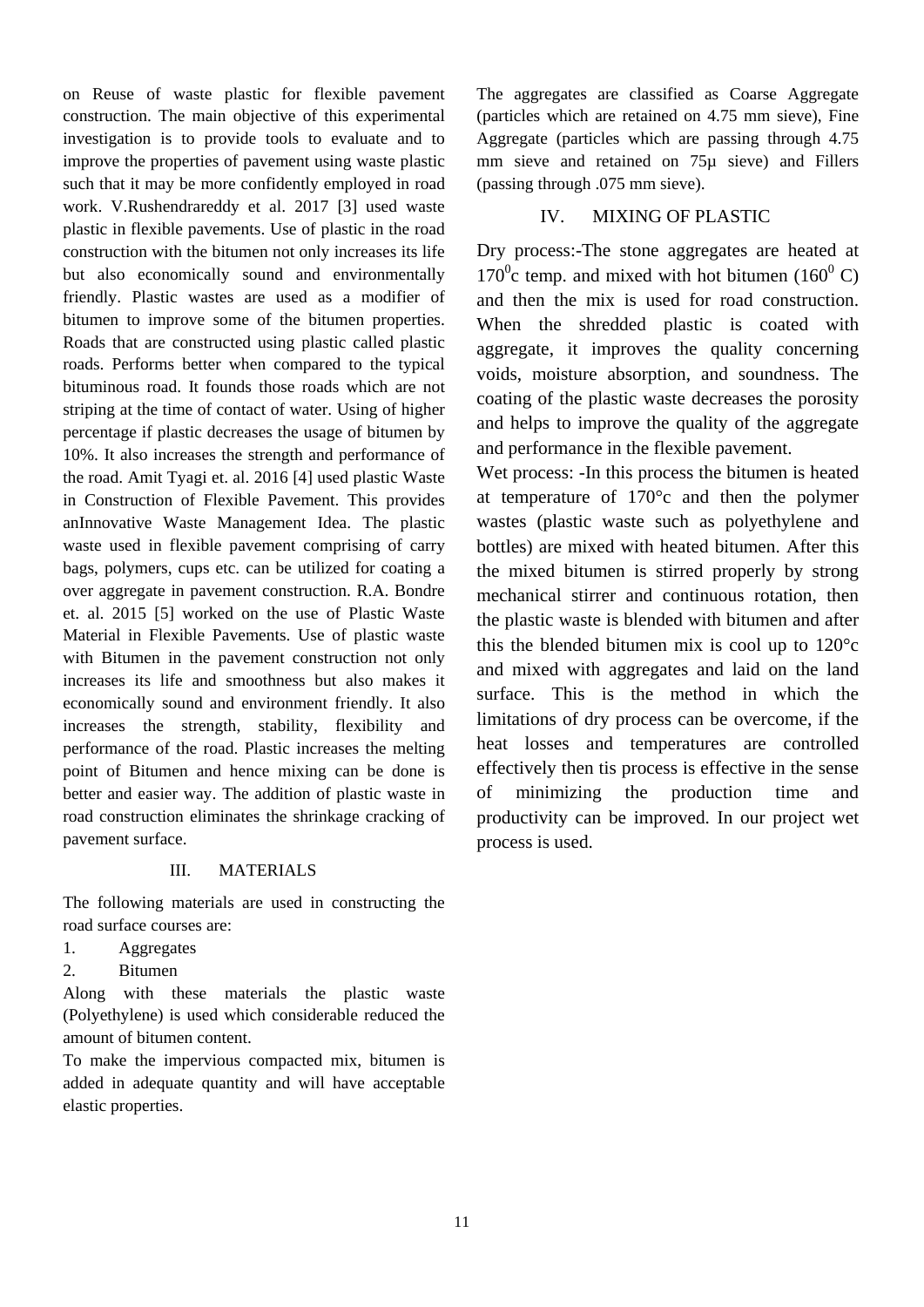## V. TEST RESULTS ON AGGREGATES AND BITUMEN

| rest on Aggregates |                                          |                |  |
|--------------------|------------------------------------------|----------------|--|
| S.No               | <b>TESTS</b>                             | <b>RESULTS</b> |  |
| 1.                 | Aggregate Impact Value                   | 17%            |  |
| 2.                 | <b>Aggregate Crushing Value</b>          | 27%            |  |
| 3.                 | <b>Aggregate Abrasion Value</b>          | 33%            |  |
| 4.                 | <b>Flakiness and Elongation</b><br>Index | 18.49%         |  |
| 5.                 | Specific Gravity                         | 2.60           |  |
| 6.                 | <b>Water Absorption</b>                  | 0.835%         |  |

Table I Test on Aggregates

| Table II                            |
|-------------------------------------|
| Penetration Test Results on Bitumen |

| S.No. | <b>Plastic Content</b> | <b>Average Penetration (mm)</b> |
|-------|------------------------|---------------------------------|
|       |                        | 8.17                            |
|       |                        | 7.40                            |
|       |                        | 6.83                            |
|       |                        | 6.46                            |
|       |                        | 5.97                            |

| Table III |  |
|-----------|--|
|           |  |

| Plastic        | Flash point | Fire point |
|----------------|-------------|------------|
| Content $(\%)$ |             |            |
|                | 240         | 280        |
|                | 245         | 290        |
|                | 255         | 285        |
|                | 250         | 295        |
|                | 255         | 295        |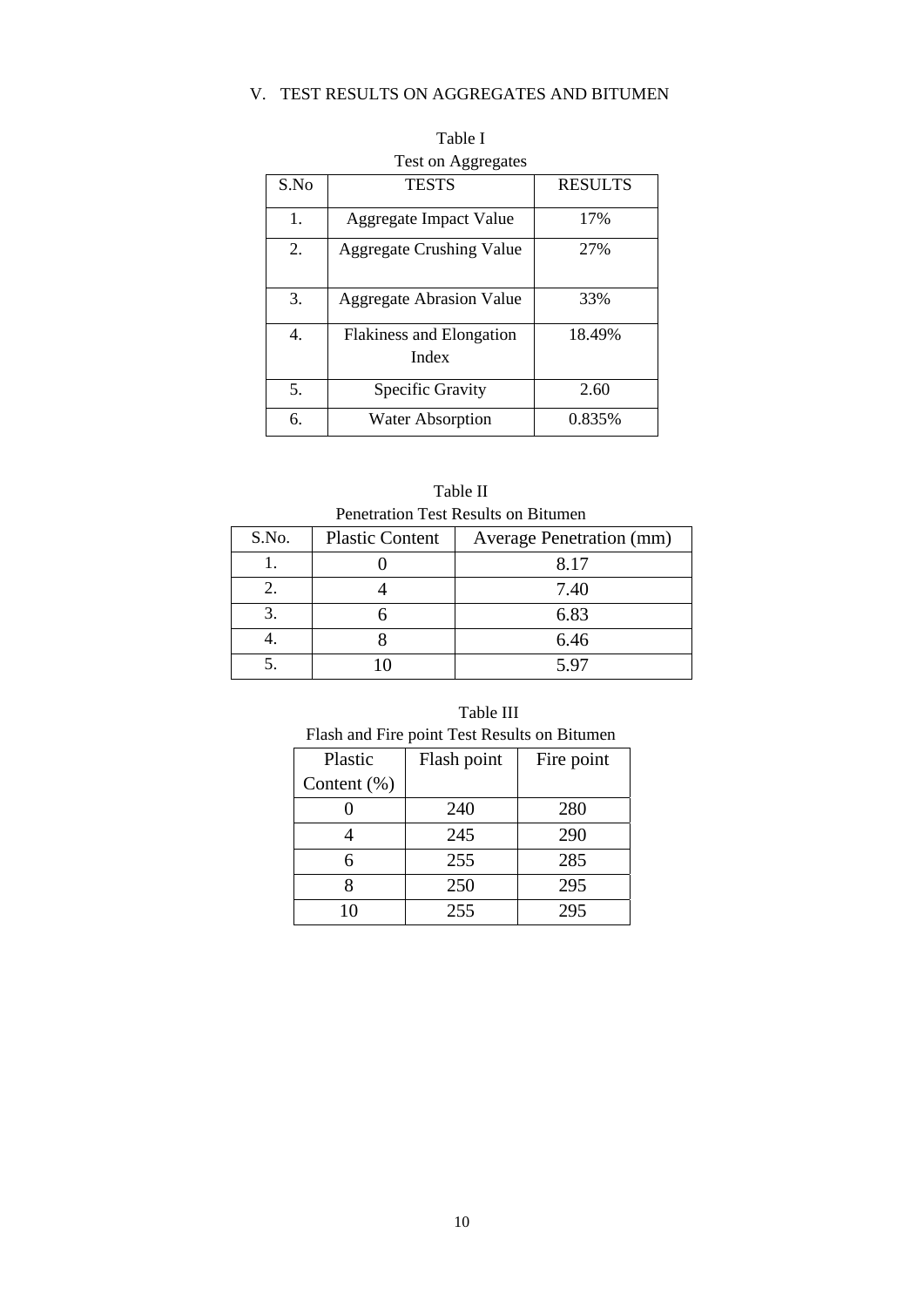| $\frac{1}{2}$ |                |            |  |
|---------------|----------------|------------|--|
| S.No.         | Plastic        | Softening  |  |
|               | Content $(\%)$ | point (°C) |  |
|               |                | 52         |  |
| 2.            |                | 61         |  |
| 3.            | 6              | 68         |  |
|               |                | 75         |  |
|               | 10             | 85         |  |

Table IV Softening Point Test Results on Bitumen

| Table V                                  |  |  |
|------------------------------------------|--|--|
| Specific Gravity test Results on Bitumen |  |  |

| Plastic | Weight of | Weight of water     | Specific |
|---------|-----------|---------------------|----------|
| Content | bitumen   | replaced by bitumen | Gravity  |
| (% )    | (gm)      | (gm)                |          |
|         | 50        | 44.5                | 1.12     |
|         | 50        | 42                  | 1.19     |
| 6       | 50        | 40.5                | 1.23     |
| 8       | 50        | 39                  | 1.28     |
| 10      | 50        | 38.5                | 1.30     |

## VI. MARSHALL MIX DESIGN

Grading of aggregate should be done before mix design. For this purpose sieve analysis of aggregates have been done having size 19mm,13.2 mm,4.75 mm, 2.36 mm, 1.18 mm, 300um, 75 microns, and stone

dust. Grading requirement of BC for this study should satisfy the MORTH. The aggregate gradation should be in the desired limits and within the desired limit as per MORTH table 500-7 for bitumen content of Grade 2.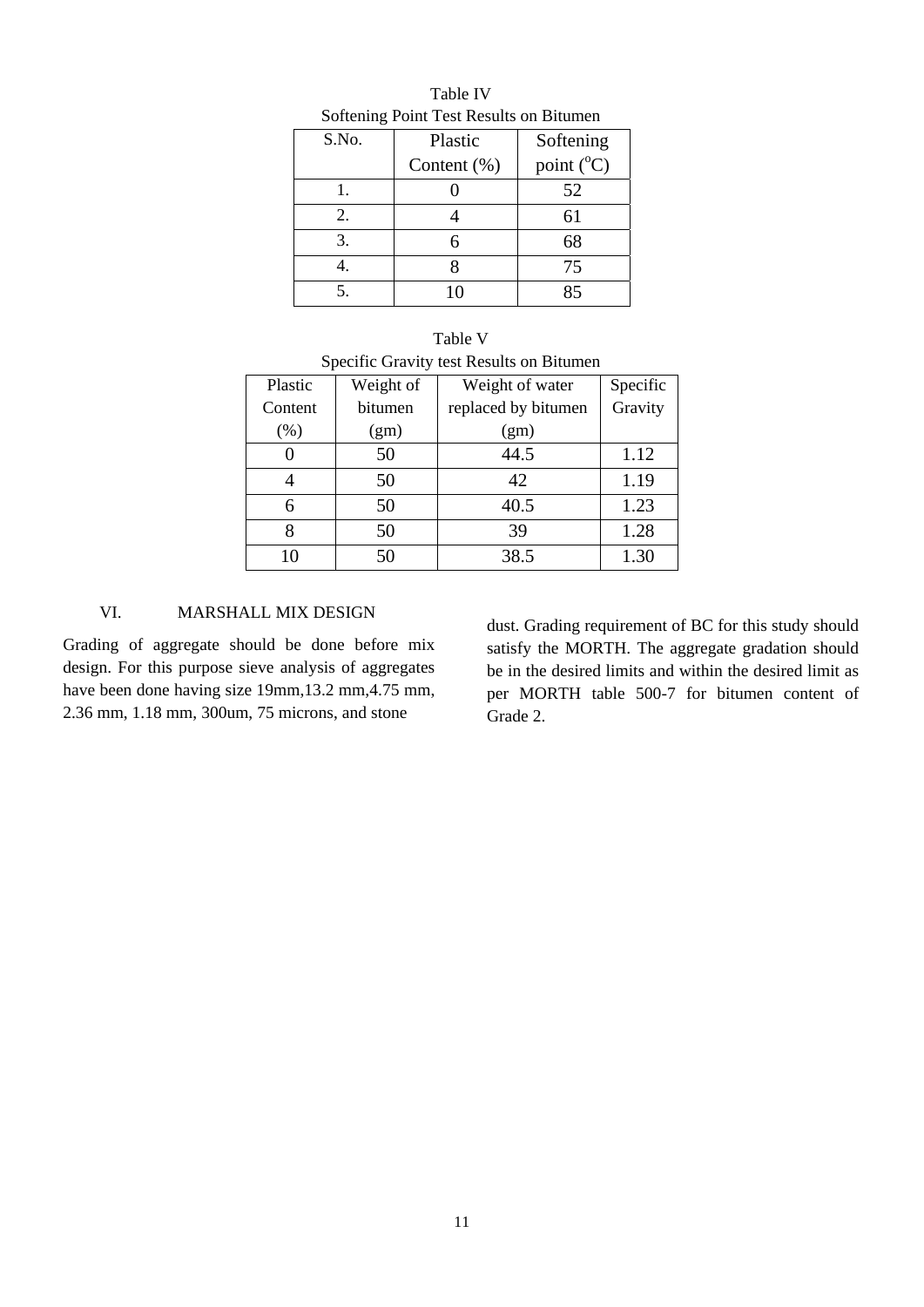| Material Requirement for One Sample as per Gradation |            |                  |  |  |
|------------------------------------------------------|------------|------------------|--|--|
| <b>MATERIAL</b>                                      | WEIGHT(gm) | SPECIFIC GRAVITY |  |  |
| <b>CA</b>                                            | 468        | 2.74             |  |  |
| FA.                                                  | 240        | 2.65             |  |  |
| <b>STONE DUST</b>                                    | 444        | 2.60             |  |  |
| <b>FILLER</b>                                        | 48         | 2.48             |  |  |
| <b>BITUMEN</b>                                       | 49.5       | 1.12             |  |  |

Table VI Material Requirement for One Sample as per Gradation

Table VII Marshall Results for Plane Bitumen

| Mould No.      | Wt. in the air $(Wm)$ | Wt. in water (Ww) | $Gm=Wm/(Wm-Ww)$ |
|----------------|-----------------------|-------------------|-----------------|
|                | 1131.00               | 679.50            | 2.505           |
| 2              | 1120.50               | 670.00            | 2.490           |
| 3              | 1142.00               | 683.50            | 2.518           |
| $\overline{4}$ | 1157.00               | 699.50            | 2.529           |
| 5              | 1151.00               | 700.00            | 2.552           |
| 6              | 1131.00               | 685.00            | 2.534           |
| $\tau$         | 1158.50               | 701.00            | 2.532           |
| 8              | 1149.50               | 692.00            | 2.513           |
| 9              | 1216.50               | 735.00            | 2.526           |
| 10             | 1159.00               | 698.50            | 2.517           |

| Mould No.      | Flow value (mm) | Stability | Stability (Kg) |
|----------------|-----------------|-----------|----------------|
|                | 2.40            | 3.00      | 828            |
| $\overline{2}$ | 2.25            | 4.25      | 1173           |
| 3              | 1.90            | 4.00      | 1104           |
| $\overline{4}$ | 3.00            | 4.95      | 1366.20        |
| 5              | 2.98            | 4.60      | 1269.5         |
| 6              | 2.90            | 4.30      | 1186.8         |
| $\overline{7}$ | 3.20            | 3.50      | 966            |
| 8              | 2.40            | 3.50      | 966            |
| 9              | 3.80            | 3.60      | 993.60         |
| 10             | 3.60            | 2.40      | 662.40         |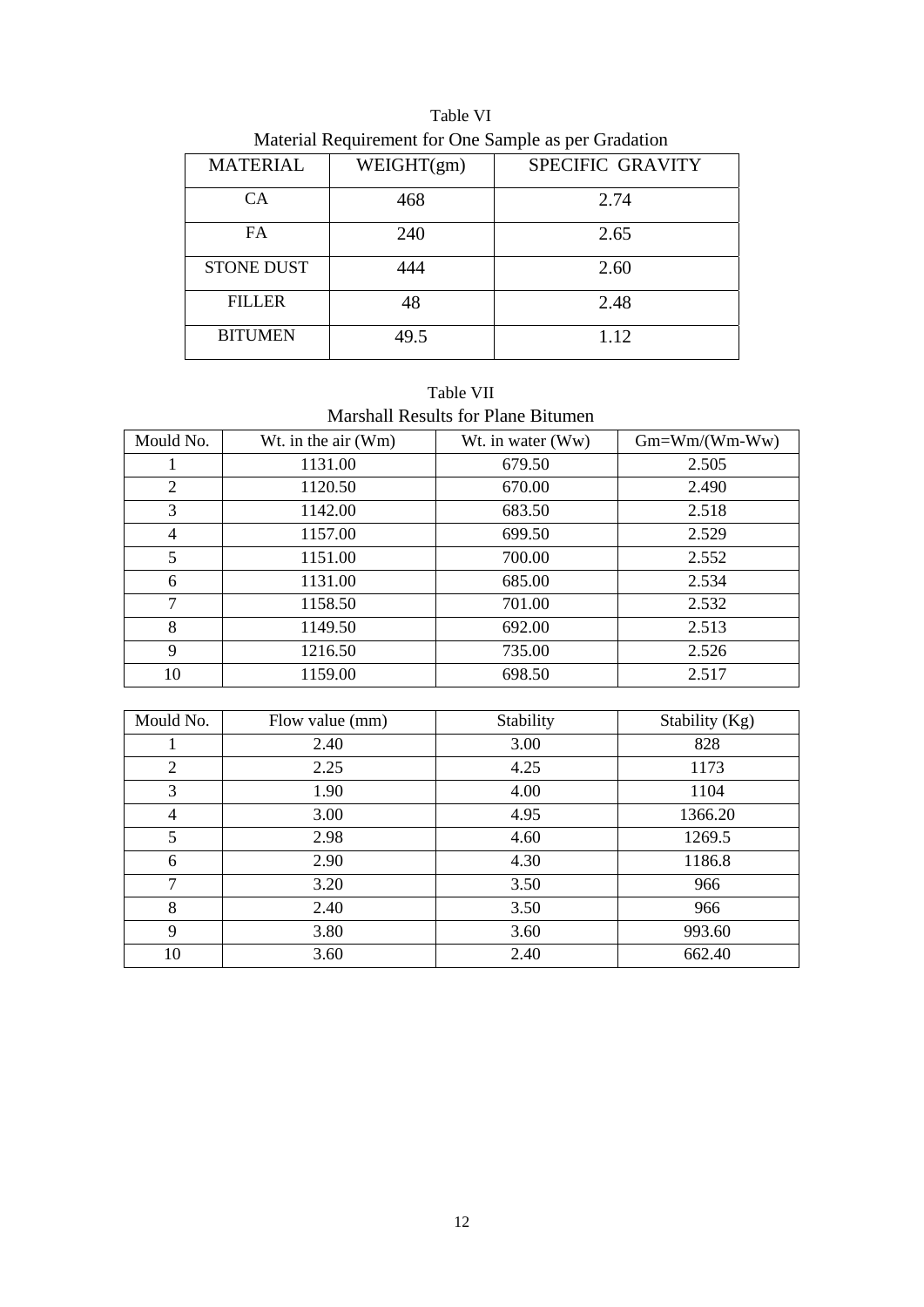| Gm    | Stability (Kg) | Flow value (mm) |
|-------|----------------|-----------------|
| 2.399 | 1235.10        | 4.48            |
| 2.365 | 1257.20        | 2.20            |
| 2.410 | 1306.40        | 2.60            |
| 2.439 | 1372.50        | 1.90            |
| 2.447 | 1251.40        | l 75            |
|       |                |                 |

Table VIII Marshall Results for Waste Plastic Added Bitumen





Bitumen Content (%)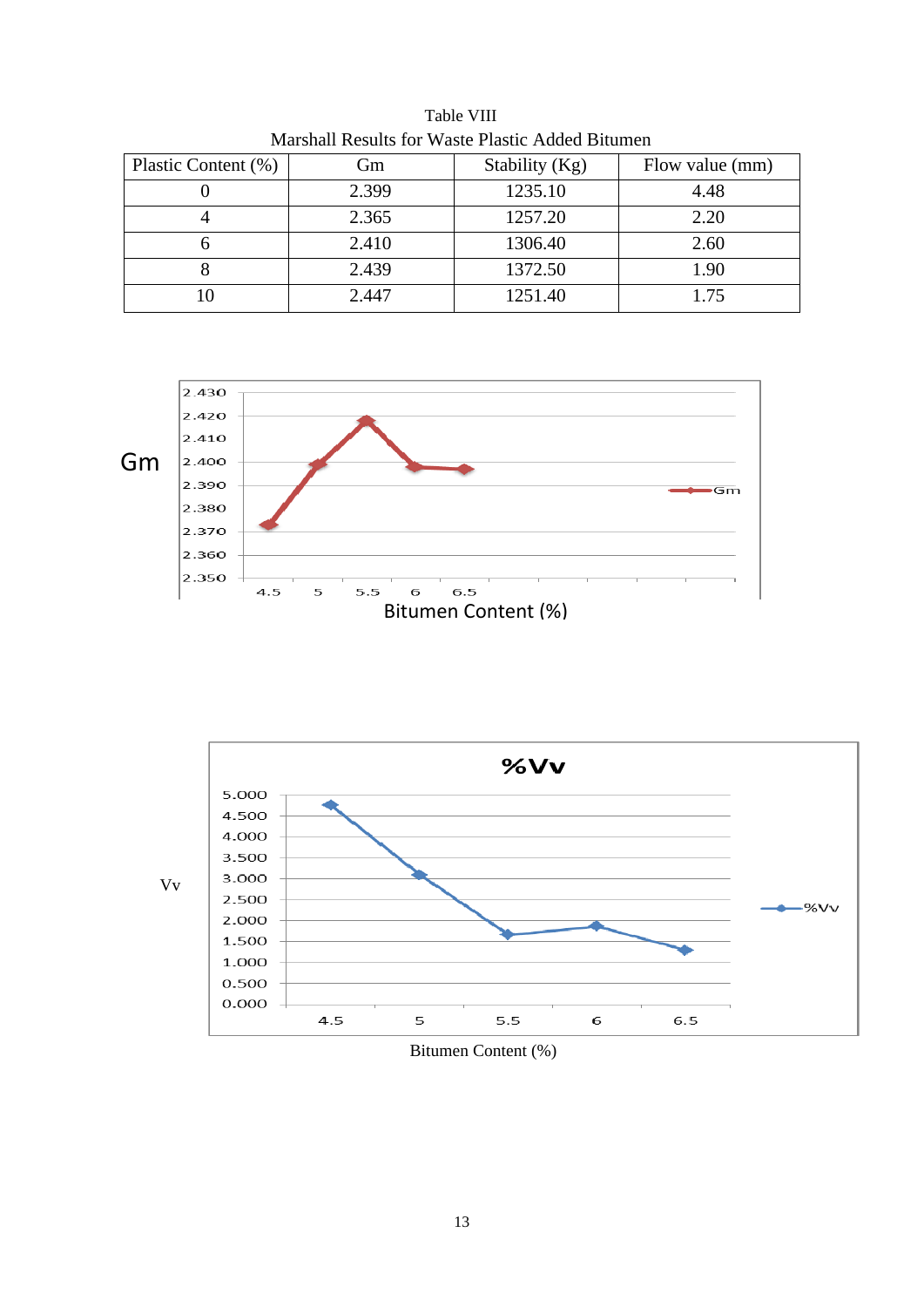

Bitumen Content (%)



Plastic content (%)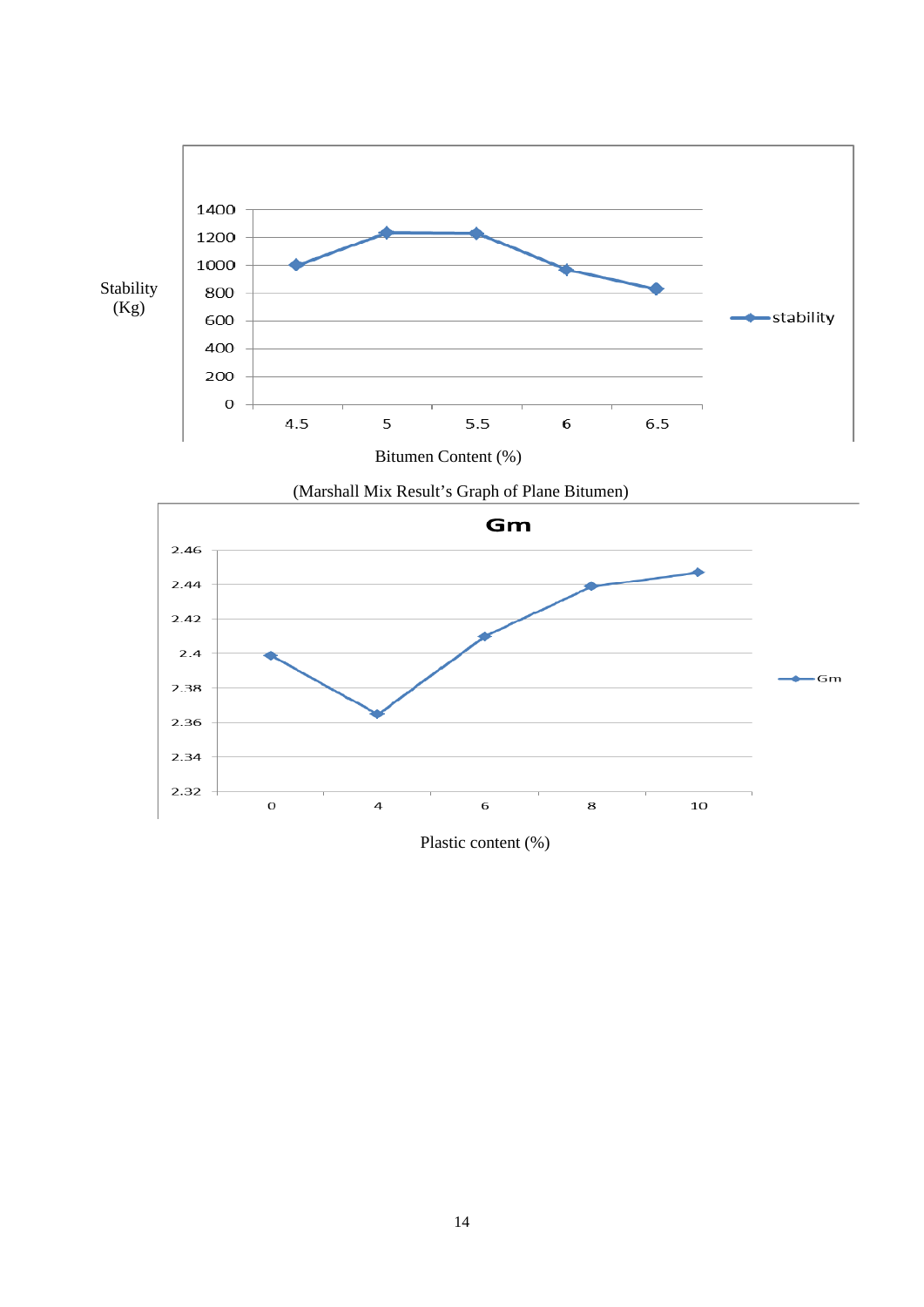

Plastic content (%)



Plastic content (%)

(Marshall Mix Results Graph for Waste Plastic Added Bitumen)

### VII. CONCLUSIONS

- In this experimental study Bituminous Concrete, are prepare with VG30 grade of Bitumen. The effect of the addition of plastic waste like polyethylene in the form of locally available artificial packets of milk, carry bags etc. Bituminous mixes has been studied by varying range of polyethylene from 4% to 10% at an increment of 2%.
- The plastic waste shall be shredded to the size of 2-3 mm width and 8 mm in length.
- The plastic waste shall mainly consist of polyethylene and should be free from PVC.
- The specific gravity of the RAP material is slightly more than the fresh aggregate sample.
- Material shall not be black.
- With the help of this experimental study it was observed that the use of waste polyethylene in the bitumen which was in the form of milk packets, carry bags improved the engineering properties of bituminous mix and resistance to moisture in the mix is also increased. Hence, this analysis beneficially, not only for the non-degradable plastic waste but also gives the improve road construction material in the top layer (surface courses), so that providing it much more durability.
- This experimental study investigates not only deploying the waste non-degradable plastics but also gives us an improved pavement with better strength, stability and more life duration.